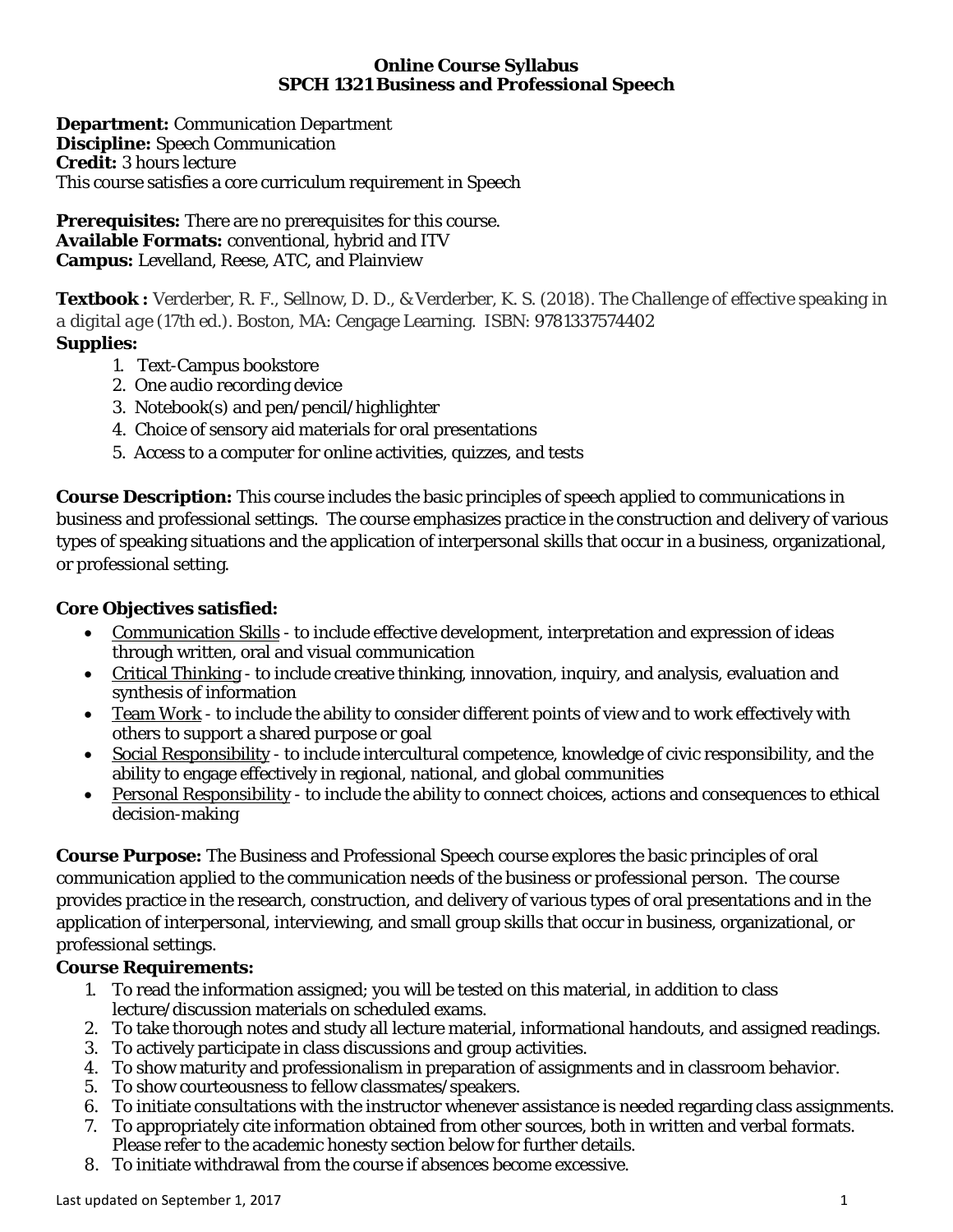**Academic Honesty-**It is my expectation and the institution's that appropriate citation and documentation be given for materials and information obtained from other sources. Cases of plagiarism will be treated as will any case of academic dishonesty, with at least a failing grade for the assignment/examination. In addition, the student may be dropped from the course with a failing grade. See the *SPC Student Handbook* for more information.

**ADA Statement-** Students with disabilities, including but not limited to physical, psychiatric, or learning disabilities, who wish to request accommodations in this class should notify the Disability Services Office early in the semester so that the appropriate arrangements may be made. In accordance with federal law, a student requesting accommodations must provide acceptable documentation of his/her disability to the Disability Services Office. For more information, call or visit the Disability Services Office at Levelland Student Health & Wellness Center 806-716-2577, Reese Center (also covers ATC) Building 8: 806-716-4675, Plainview Center Main Office: 806-716-4302 or 806-296-9611, or the Health and Wellness main number at 806-716-2529.

**Diversity Statement-**In this class, the teacher will establish and support an environment that values and nurtures individual and group differences and encourages engagement and interaction. Understanding and respecting multiple experiences and perspectives will serve to challenge and stimulate all of us to learn about others, about the larger world and about ourselves. By promoting diversity and intellectual exchange, we will not only mirror society as it is, but also model society as it should and can be. If anyone is openly rude in class, s/he will be asked to leave class. If s/he is repeatedly rude, s/he will be dropped from the class.

**Campus Concealed Carry-** Texas Senate Bill - 11 (Government Code 411.2031, et al.) authorizes the carrying of a concealed handgun in South Plains College buildings only by persons who have been issued and are in possession of a Texas License to Carry a Handgun. Qualified law enforcement officers or those who are otherwise authorized to carry a concealed handgun in the State of Texas are also permitted to do so. Pursuant to Penal Code (PC) 46.035 and South Plains College policy, license holders may not carry a concealed handgun in restricted locations. For a list of locations, please refer to the SPC policy at: (http://www.southplainscollege.edu/human\_resources/policy\_procedure/hhc.php) Pursuant to PC 46.035, the open carrying of handguns is prohibited on all South Plains College campuses. Report violations to the College Police Department at 806-716-2396 or 9-1-1.

**Contacting your Instructor-** Please feel free to contact your instructor if you have questions or concerns about your progress in this class. Please try to let your instructor know in advance if you will have to miss class. You may contact your instructor by phone or email.

### **Hilary Nixon hnixon@southplainscollege.edu 806.716.2805**

### **Evaluation:**

Course grade will be assessed according to the completion of the following using percentages noted:

| <b>Exam, Major Presentations, Major Assignments</b> | 60% |
|-----------------------------------------------------|-----|
| Daily Work, Critiques, Class Participation, Quizzes | 20% |
| Final Examination, Career Research Interview        | 20% |

**Attendance and Tardy Policy:** Students are expected to attend all classes in order to be successful in a course. All students enrolled for this course are expected to attend class regularly, be on time, and remain until dismissed. Roll will be taken at each class meeting. If a student is tardy, he/she must see the instructor after class to have the absence mark removed. The student may be administratively withdrawn from the course when absences become excessive as defined in the course syllabus.

When an unavoidable reason for class absence arises, such as illness, an official trip authorized by the college or an official activity, the instructor may permit the student to make up work missed. It is the student's responsibility to complete work missed within a reasonable period of time as determined by the instructor. Students are officially enrolled in all courses for which they pay tuition and fees at the time of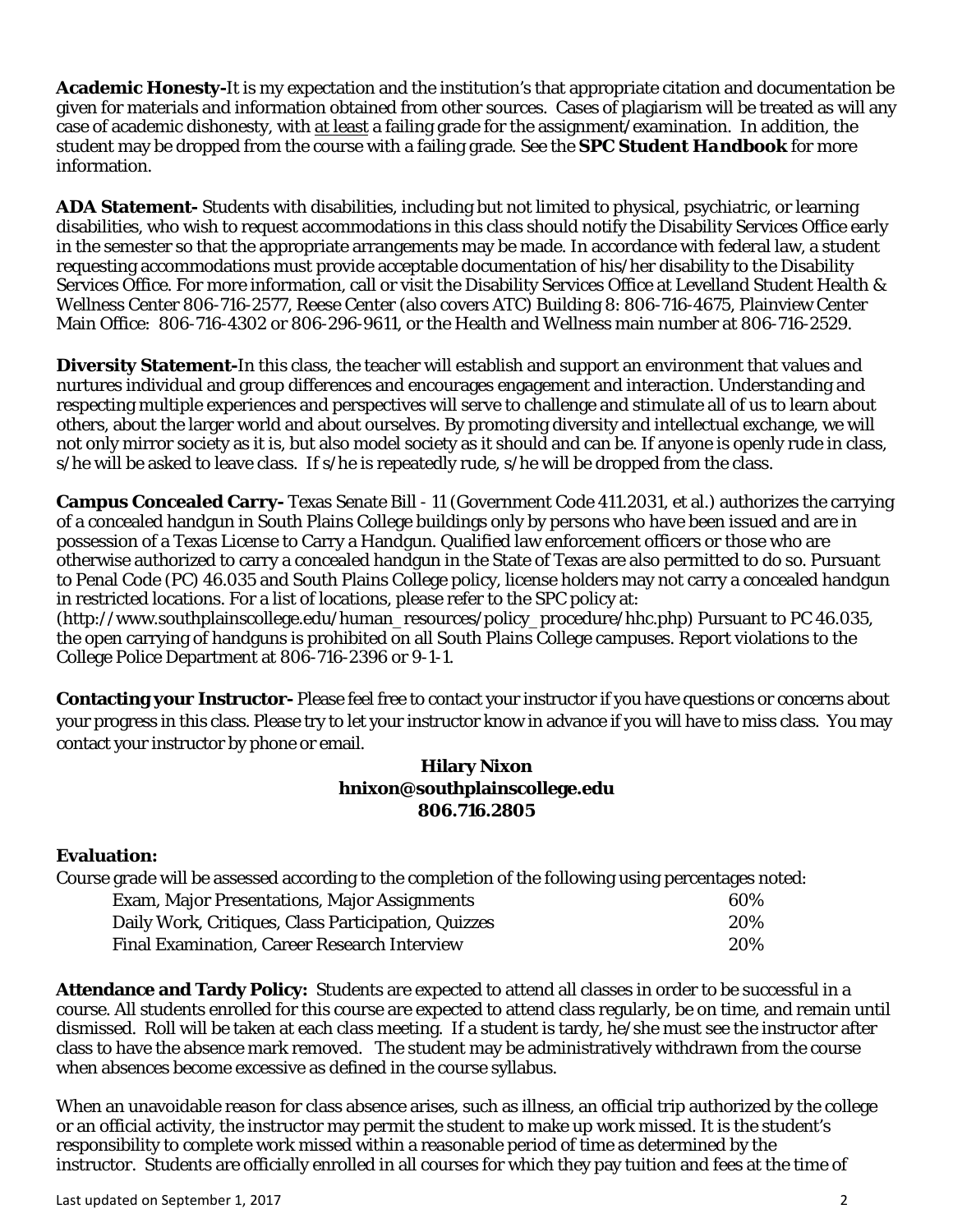registration. Should a student, for any reason, delay in reporting to a class after official enrollment, absences will be attributed to the student from the first class meeting.

Students who enroll in a course but have "Never Attended" by the official census date, as reported by the faculty member, will be administratively dropped by the Office of Admissions and Records. A student who does not meet the attendance requirements of a class as stated in the course syllabus and does not officially withdraw from that course by the official census date of the semester, may be administratively withdrawn from that course and receive a grade of "X" or "F" as determined by the instructor. Instructors are responsible for clearly stating their administrative drop policy in the course syllabus, and it is the student's responsibility to be aware of that policy.

It is the student's responsibility to verify administrative drops for excessive absences through MySPC using his or her student online account. If it is determined that a student is awarded financial aid for a class or classes in which the student never attended or participated, the financial aid award will be adjusted in accordance with the classes in which the student did attend/participate and the student will owe any balance resulting from the adjustment.

The department abides by this policy and enforces the following guidelines established for SPCH 1321:

For online sections, you MUST attend face-to-face meetings and complete online coursework. If you have more than 1 unexcused absence or miss more than 2 major assignments, you may be dropped from the course.

**Make-Up Policy:** Make-up work is NOT guaranteed. When an unavoidable reason for class absence arises, such as illness, an official trip authorized by the college or an official activity, the instructor **may** permit the student to make up work missed. If a student must be absent to represent the college, she/he should advise the instructor beforehand and should have a signed permit from his/her coach or sponsor. In such cases, it is the student's responsibility to complete work missed within a reasonable amount of time as determined by the instructor. Each student must make an appointment with the instructor to make arrangements for make-up work. **Late work may not receive full credit**. An absence on the day that you are scheduled for oral presentations or examinations will result in a grade of zero for the assignment. **If, according to the instructor's discretion, the student is allowed to make up such a presentation or exam, the student will automatically receive a grade drop for the assignment (25 point grade reduction).**

**Course Outcomes:** Upon completion of this course, the student should be able to demonstrate proficiency in the following areas:

- 1. **Communication Process:** Understand and apply the communication process.
- 2. **Communication Systems and Cultures:** Develop an awareness and understanding of communication systems and cultures.
- 3. **Verbal Communication:** Identify, prepare, and deliver clear messages and presentations.
- 4. **Nonverbal Communication:** Understand, define, utilize, and interpret different categories of nonverbal communication.
- 5. **Listening:** Understand the causes of poor listening, and realize the organizational and personal benefits of active listening.
- 6. **Interviewing:** Identify different types of interviews, evaluate effective interview skills, prepare job interview documents, and conduct an effective information gathering interview.
- 7. **Small Groups:** Identify the characteristics of small groups, identify the steps used for problem solving, and understand leadership tasks as well as functional and dysfunctional team behaviors.
- 8. **Public Speaking:** Successfully prepare and deliver multiple credible, confident presentations. Evaluate the speaking skill and content of other speakers.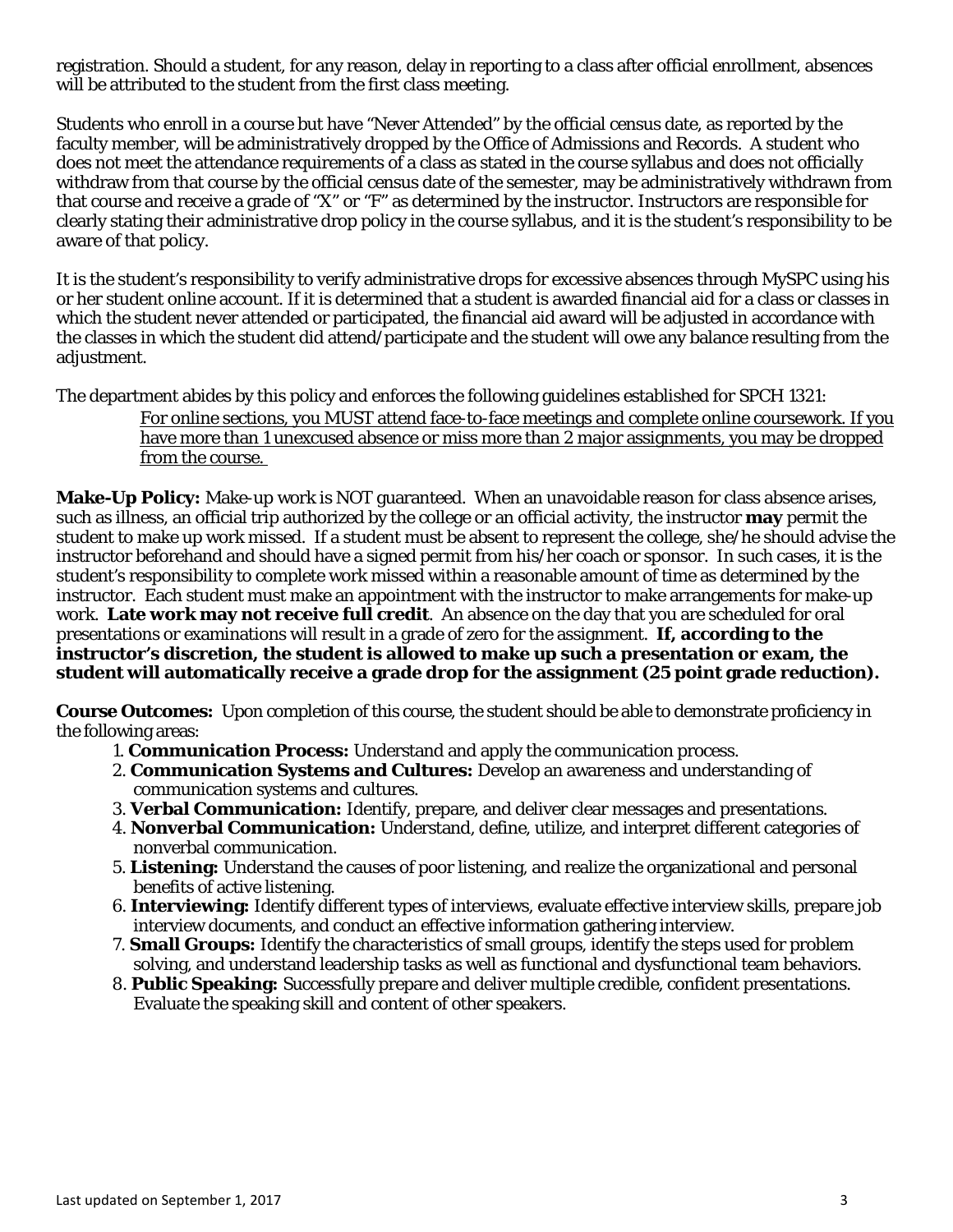#### **Grade Distribution:**

| Exam 1                            | 100 points |
|-----------------------------------|------------|
| Job Descrip., Cover Letter/Resume | 100 points |
| <b>Communication Paper</b>        | 100 points |
| <b>Informative Presentation</b>   | 100 points |
| <b>Group Presentation</b>         | 100 points |
| <b>Persuasive Presentation</b>    | 100 points |
| Quizzes/Activities                | 100 points |
| <b>Discussion Boards</b>          | 100 points |
| <b>Career Research Interview</b>  | 100 points |
| Exam 2                            | 100 points |

#### **Course Work:**

- 1. Exams-There will be 3 major assessments/exams during the semester. Each exam covers the information preceding the exam. There are no cumulative exams.
- 2. Presentations-Completion of the three presentations (speeches) is a requirement for passing this class. On your scheduled speech dates, you will be presenting various types of presentations. You must be an attentive audience member for other presentations given during your scheduled class time, and you must complete all speeches to pass this course. Points will be deducted from your presentation if you are not an attentive and respectful audience member. The two individual speech assignments are explained in the Assignments section of Blackboard. Additional information can be found within the weekly sections for the correct chapters.
- 3. Participation-You will be asked to engage in discussions and to do outlines and peer and selfevaluations for presentations. These assignments count as participation grades.
- 4. You will find all chapter quizzes under the Quizzes section in Blackboard. You MUST take the quiz by the deadline.

### **Course and Technical Help:**

Do not hesitate to call or e-mail me if you have course-related questions. I am here to guide you through the course. Generally, I will try to respond to calls and e-mails within 24 hours during the week.

Be aware that the Instructional Technology office and Blackboard both recommend using a browser other than Internet Explorer when using Blackboard.

Please realize that this is not a computer class, so our content is business and professional communication, not Windows or Word processing. I can answer any questions about the course content or assignments, but I will be no help with technical problems.

#### **Blackboard Support**

For Blackboard support you make refer to the following resources:

- 1. When you log into Blackboard (BB), at the very top of the page, you will see a question mark icon with the word help next to it. Click on that icon.
- 2. You may also contact Secretary to the Director of Instructional Technology Ext. 2180 Direct: 806-716-2180 [blackboard@southplainscollege.edu](mailto:jetucker@southplainscollege.edu)
- **3.** On the Student tab of MySPC, there is a menu of folders on the left. Click the folder labeled "Distance Education" for more information about blackboard and web browser.